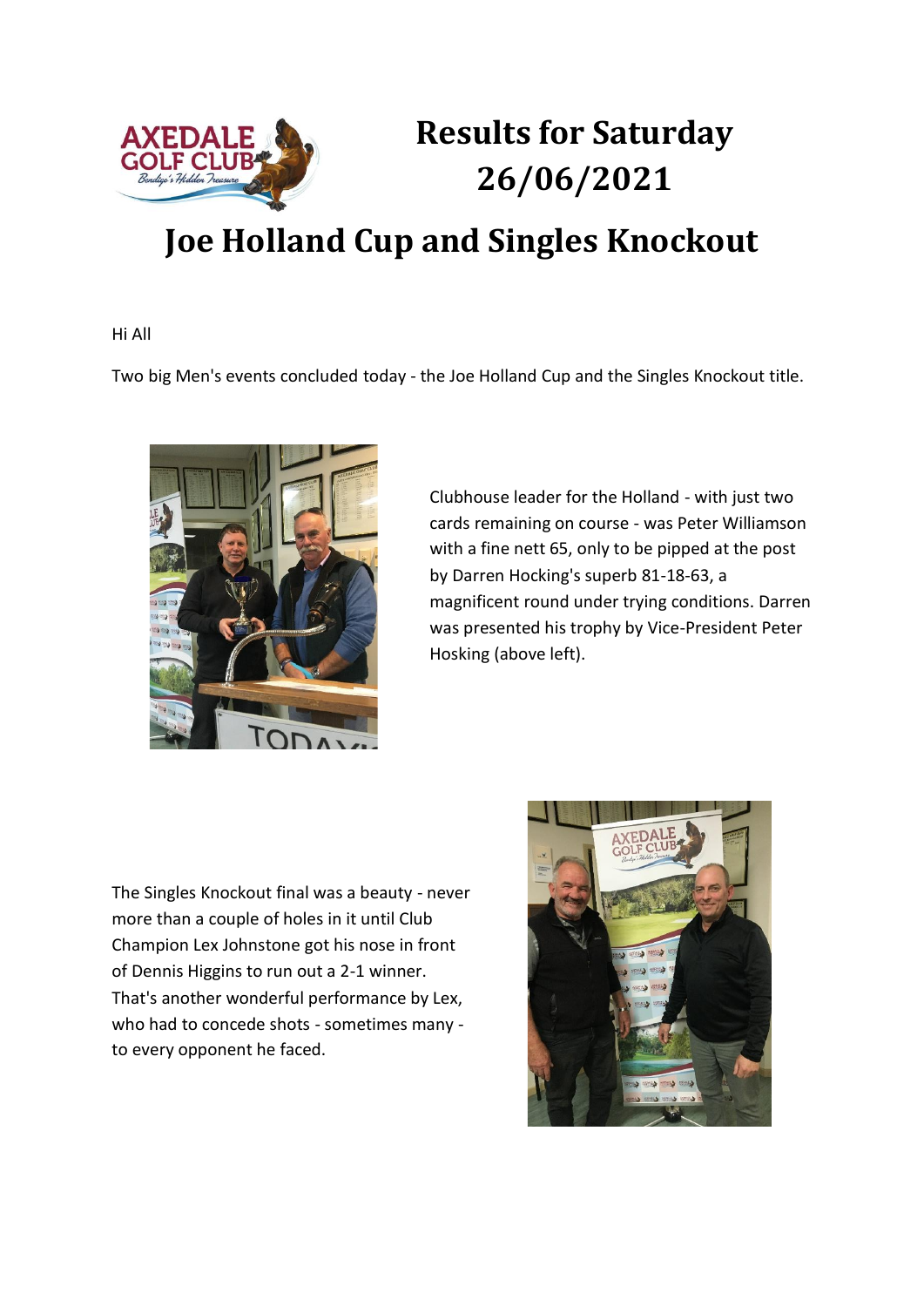

Axedale Golf Club

## **Stroke - Joe Holland Cup**

Competition Prize Report Sat, 26 Jun 2021

Pos Prize Type Mem No Gender Name **Health Hotel Rnd# To ParTotal** Prize

| <b>Division: Div 1</b>    |       |   |                   |           |                |      |    |                |
|---------------------------|-------|---|-------------------|-----------|----------------|------|----|----------------|
| <b>Type: Stroke - Net</b> |       |   |                   |           |                |      |    |                |
| <b>Place Getters</b>      |       |   |                   |           |                |      |    |                |
| 4                         | 00139 | M | Williamson, Peter | 11.9(12)  | $\overline{1}$ | $-4$ | 65 | 0.00 x Voucher |
| 2                         | 00122 | M | Pyke, Paul        | 8.8(9)    | $\mathbf{1}$   | $-1$ | 68 | 0.00 x Voucher |
| 3                         | 01454 | M | Moore, Brett      | 14.2 (14) | 1              | 1    | 70 | 0.00 x Voucher |

| <b>Division: Div 2</b>    |       |   |                      |           |              |             |    |                |  |
|---------------------------|-------|---|----------------------|-----------|--------------|-------------|----|----------------|--|
| <b>Type: Stroke - Net</b> |       |   |                      |           |              |             |    |                |  |
| <b>Place Getters</b>      |       |   |                      |           |              |             |    |                |  |
| 1                         | 00339 | M | Hocking, Darren      | 17.9 (18) | $\mathbf{1}$ | -6          | 63 | 0.00 x Voucher |  |
| 2                         | 01155 | M | Williamson, Nicholas | 14.8 (15) | 1            | $2^{\circ}$ | 71 | 0.00 x Voucher |  |
| 3                         | 00576 | M | Edwards, Brian       | 17.7 (18) | 1            | 4           | 73 | 0.00 x Voucher |  |

| <b>Division: Div 3</b> |                           |   |                  |              |                |   |    |                |  |  |
|------------------------|---------------------------|---|------------------|--------------|----------------|---|----|----------------|--|--|
|                        | <b>Type: Stroke - Net</b> |   |                  |              |                |   |    |                |  |  |
| <b>Place Getters</b>   |                           |   |                  |              |                |   |    |                |  |  |
| 1                      | 01565                     | M | Edwards, Stephen | 29.6 (30)    | $\overline{1}$ | 5 | 74 | 0.00 x Voucher |  |  |
| 2                      | 01150                     | M | Davies, Owen     | $24.1(24)$ 1 |                | 5 | 74 | 0.00 x Voucher |  |  |
| 3                      | 00068                     | М | Kerr, Geoff      | 22.9(23)     | 1              |   | 76 | 0.00 x Voucher |  |  |

| <b>Division: Overall</b>  |       |   |                  |        |  |    |                        |
|---------------------------|-------|---|------------------|--------|--|----|------------------------|
| <b>Type: Stroke - Net</b> |       |   |                  |        |  |    |                        |
| <b>Ball Rundowns</b>      |       |   |                  |        |  |    |                        |
| (no. 1)                   | 00343 | M | McGibbon, Stuart | 8.2(8) |  | 71 | 1.00 x Balls down line |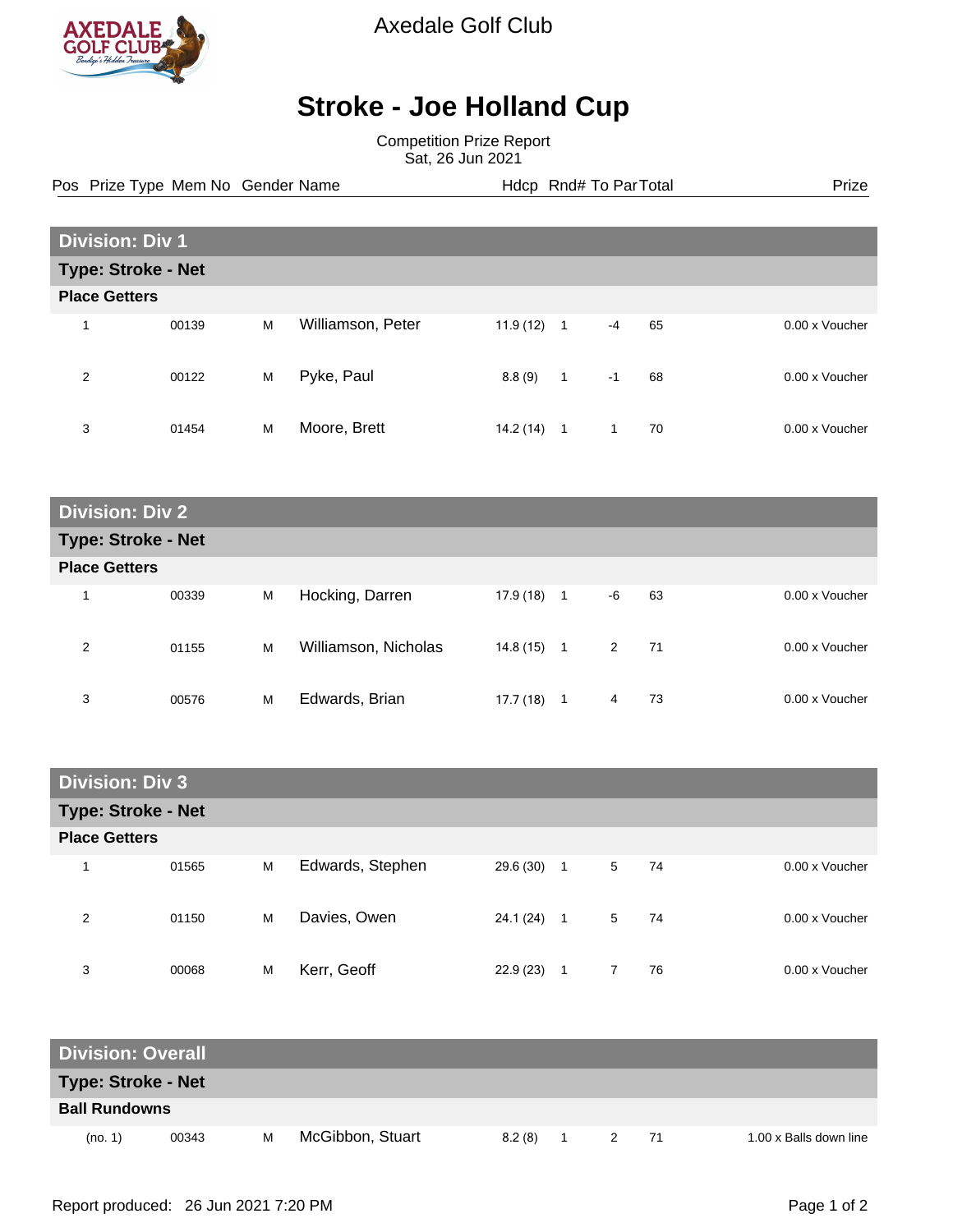| Prize                  |    |   |                | Hdcp Rnd# To Par Total |                  |   |       | Pos Prize Type Mem No Gender Name |  |
|------------------------|----|---|----------------|------------------------|------------------|---|-------|-----------------------------------|--|
| 1.00 x Balls down line | 72 | 3 |                | $11.2(11)$ 1           | Watson, Peter    | M | 01400 | (no. 2)                           |  |
| 1.00 x Balls down line | 72 | 3 | $\overline{1}$ | 12.4(13)               | Elvey, Peter     | M | 00658 | (no. 3)                           |  |
| 1.00 x Balls down line | 73 | 4 | $\overline{1}$ | 17.6(18)               | Osborne, Doug    | M | 01156 | (no. 4)                           |  |
| 1.00 x Balls down line | 73 | 4 | $\overline{1}$ | 19.9(20)               | Martin, lan      | M | 00089 | (no. 5)                           |  |
| 1.00 x Balls down line | 73 | 4 | $\overline{1}$ | 20.3(21)               | Randles, John    | M | 00032 | (no. 6)                           |  |
| 1.00 x Balls down line | 73 | 4 | $\overline{1}$ | 16.1(16)               | Jeffrey, Stephen | M | 00472 | (no. 7)                           |  |
| 1.00 x Balls down line | 74 | 5 | $\mathbf{1}$   | 7.8(8)                 | White, John      | M | 00638 | (no. 8)                           |  |